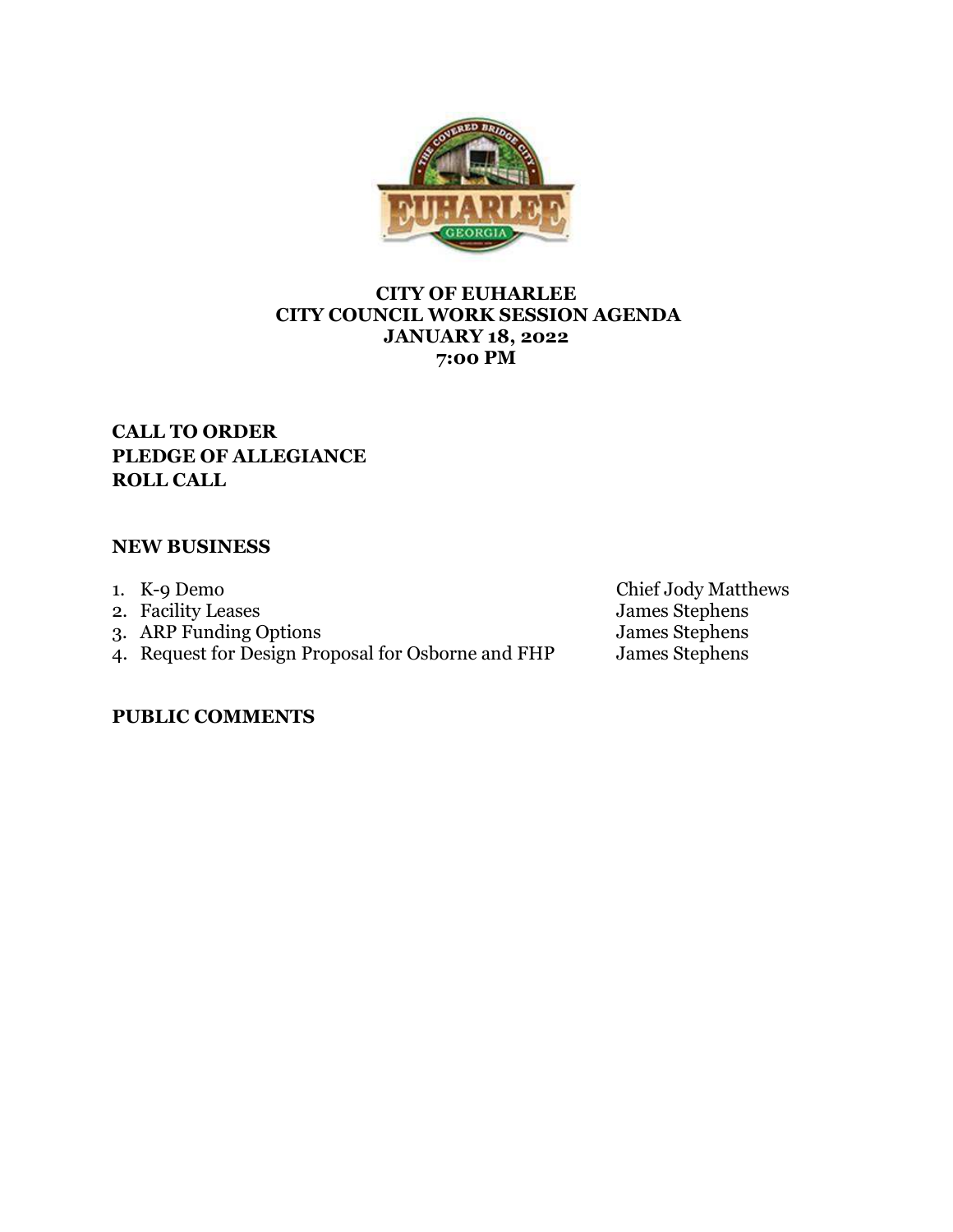## **CITY OF EUHARLEE CITY COUNCIL WORK SESSION MINUTES JANUARY 18, 2022**

Mayor Craig Guyton called the meeting to order. City Manager, James Stephens led prayer, followed with the Pledge of Allegiance.

The following were present, Mayor Craig Guyton, Council Members Tim Abbott, Greg Free, David Duncan, Joe Turner, and City Manager James Stephens.

## **NEW BUSINESS**

#### *K-9 Demo – Chief Jody Matthews*

Jody Matthews, Chief of Police for Euharlee Police Department stated he had made an attempt once before and it failed miserably, but this time it's a little different. He gave some background on an opportunity to obtain a trained narcotic tracking K-9 from a reputable K-9 kennel. He is a fixed 3-yearold German Shepherd named Blue, trained from a police department in South Carolina. Due to him being fixed, they chose not to move forward. Some agencies believe it will cause them to lose their drive, but can assure you that one will not.

Blue was born in Mexico in 2018, and will be 4 in August. He started out with a K-9 program in Michigan, relocated to South Carolina, but again they decided not to move forward. The agency had 49 more K-9's to arrive the next day. They were made aware of the dog from the part-time employee, Julie Collins whose husband was a K-9 handler and purchased the dog for \$750.00.

A demonstration to search for drugs with the dog was presented by part-time Officer Walker, trained K-9 handler, and Officer Page who has been working with the dog. Officer Page who will be the handler has 11 years in law enforcement, 6  $\frac{1}{2}$  as K-9 handler with 2 different K-9 dogs. He is a state certified drug expert, with an extensive number of arrests since his tenure with the city of Euharlee. They opened the floor after the demonstration for questions for the council.

Chief Matthews provided additional information in reference to the dog's ability, along with further information about Officer Page as a K-9 handler. For the record Mr. Stephens, City Manager asked Chief Matthews if the council should move forward, that this would not cause a delay with departments certification. Chief Mathews stated as far as the state certification, they are scheduled to do a mock on March  $8<sup>th</sup>$  and  $9<sup>th</sup>$ . This will help with certification because they already have a K-9 policy in place and they can determine if the policy is updated for cortication. If they waited after they were certified, it would have to be reviewed again. It will not stop them at all with state certification.

## *Facility Leases – James Stephens*

City Manager James Stephens reminded Mayor Craig Guyton when he served as council member, the lease structured for the country store was a 3-year lease. The council had three 1 -year leases before them to review and discuss.

The lease for the Granary technically expired December 31, 2021. Mr. Stephens said thank you to the lessee, Just Believe in Santa for Kids organization, for providing information pursuit to their operation. Council received that information by email. He pointed out the lease for the Granary does require the lessee be responsible for the maintenance, and up-keep on that facility. The lease is for \$1 per month. Also, states they would pay the utility assessment although there is a clause that states, for the months of November and December the city reimburses them which is the heavily activated times. In essence,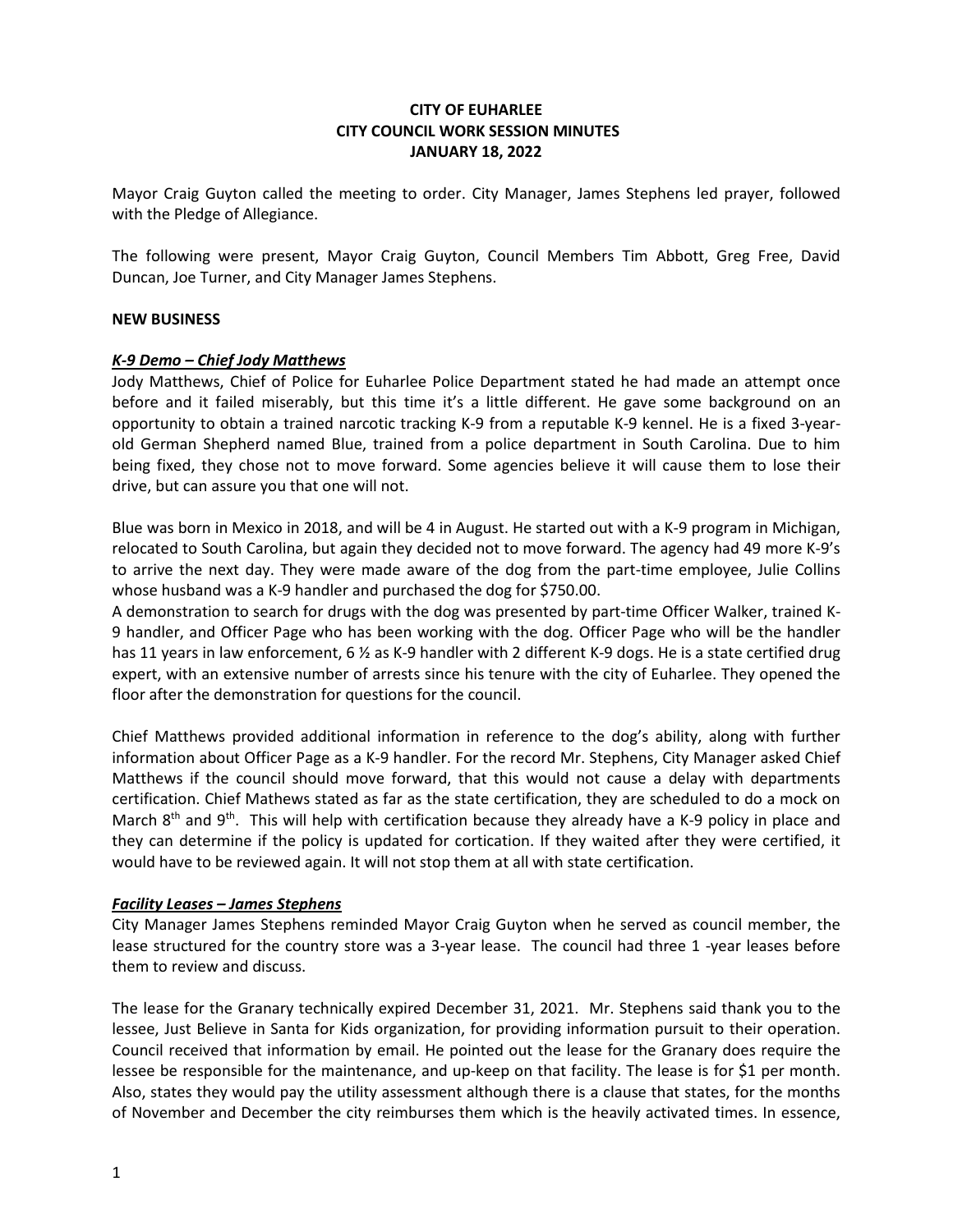the cost is \$1 per month. They have been a long-standing tenant over a decade, and he thinks they would like to renew the lease.

In addition to that lease, the Country Store lease expires February 1, 2022. Lessee, Gwen Goss has asked for them to extend the lease to a 2-year lease. She is currently open for foot traffic, Friday through Sunday. There have been some that would like to see more availability.

The lease for the Old Museum comes up on April 1, 2022, and is leased to Bradley Farms. They are also eager to renew the lease and if the country store were to become available, they would have an interest.

Mr. Stephens stated all three are very simple and similar leases, and if the council desires to change the terminology, they would have a month or two, to do so. They were presented at the work session for discussion.

Mayor Craig Guyton said, Kathy Bibbings, current lessee for the Granary stated she was interested in continuing. He intends to meet with her later in the week, along with the city manager to discuss how the city can better partner with her going forward. He has some ideas, and wants to hear her thoughts as well. He wants to ensure they are not doing anything to constrain growth, and how the city can assist.

Council Member Tim Abbott stated they should definitely keep the Festival of Trees in some fashion. He would be interested in a \$1 lease too, but if they are going to turn to economic development and revenue for the city, they should find a way to establish businesses with normal business hours for citizens. An empty building 10-months a year doesn't help economic growth. If it is not open, nor is he there to dictate how someone should run their business, however, they are there to set how to better serve the citizens. They have to provide to serve Osborne Park and Joe Cowan Park events. Sooner or later, people will find somewhere else that will serve them. For the downtown and economic development to thrive they would have to be open, provide services and he would hope to use the buildings.

Council Member David Duncan shared that he participated with the Festival of Trees from the beginning. The lease was from September-December. They would have to remove items in and out during the four months. The 12-month lease allows them to store instead of having to remove items each season. This would allow her to store, and move stuff around at her convenience. He hadn't been involved in 10-years, but still knows what goes on. Council Member Abbott said that was a fair statement and they may consider a fair-market storage lease.

Council Member Greg Free said he shared some of the same thoughts as Mayor Guyton. He would love to see the festival incorporated into being something bigger, and better in downtown Euharlee. Some of the other cities have big events to draw others to town, just like many other things in the world over the last 20 to 30 years. As things change, the ones that have stayed the same have not adapted, and have fallen by the wayside. They need to look at the best use for the building. If it is going to be storage it needs to benefit the city. The citizens look at it as a taxpayer's building. The second thing, what can they do to make a greater event in downtown Euharlee that the festival of trees is a part of that kicks off the holiday season for the city. There's a lot of things that can be done to make the event bigger and better, not just the festival of trees but things surrounding the festival of trees. Making changes will attract new people, and keep generations coming back. We need to look at ways to make the downtown buildings serve a purpose. They need to capitalize what works for Euharlee. He does not think the festival of trees should go away, but become better partners.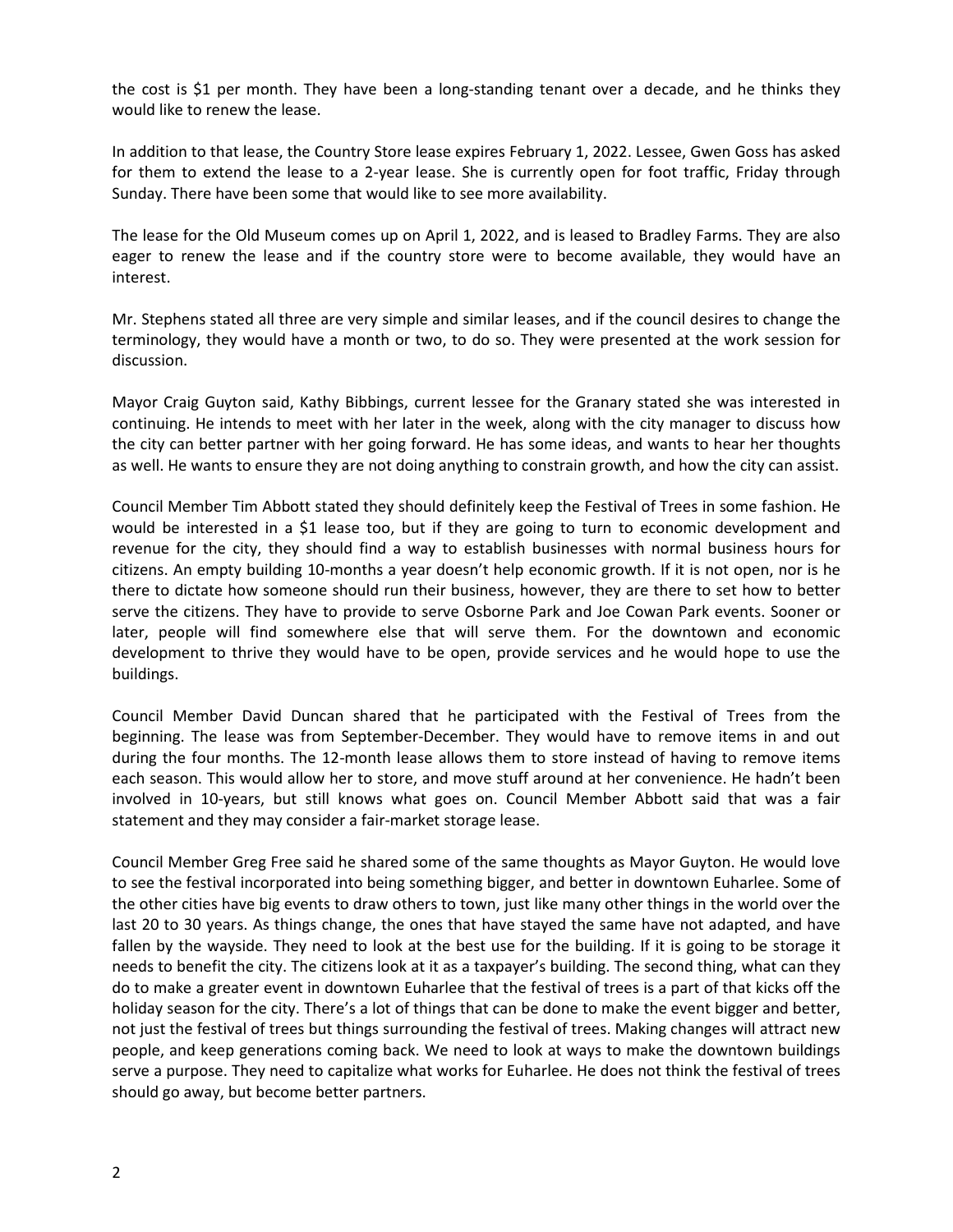Council Member Joe Turner said over the years it has always been a community event, and knowing it was a charitable event, from his knowledge they have never charged. They did try to rent it for storage once. They put stuff in there and never came back.

Mayor Guyton said he had no issue with the lease with Bradley Farms. He is not interested in a two-year lease with the Country Store. It is a business that is not open as much as the city might like. Some landlords in retail do require number of hours per week. For a business like this, he is not interested in dictating that. She is open on the weekend, which are the three busiest days downtown.

Mr. Stephens said there are 5 individuals that would like to rent the building, and Ms. Goss would like to buy the building. She is profitable the way she is operating.

Council Member Turner said she is using the facility to bake and sell all over Bartow County, not just to opening the door, except on the weekend.

Mr. Stephens said he would reach out to her to get an idea of the business plan for the upcoming year, and to let her know the council is not interested in the 2-year lease.

Council Member Free stated it would be nice for the businesses to open for downtown events. Food trucks will benefit from large events downtown.

Council Member Abbott said the challenge before them would be how do they help their town turn the corner to provide services using what they have, to build an economic environment for all of the business owners.

Mayor Guyton said to share the thoughts of opening during special events and maybe a couple nights during the week.

Mayor Guyton stated, in regards to the granary he has voted for the \$1 for eight years, and this would be his  $9<sup>th</sup>$  if they decided to do so. The granary is awesome for history but lacking for comfort. It would be extremely difficult to lease this building to any type of business that could operate during the stifling heat during the summer or the cold temperatures during winter without central heat and air, and cracks in the walls. It's a historical building, and it operates like one. He was under the opinion the foundation that rents from them, is a very good use of the building. He would not be interested in raising the cost of the lease or charging a storage fee. He is interested in how to make it a better partnership. He is very pleased with what it does for the city currently.

Council Member Abbott stated at some point they need to grab a hold of the condition of the building to make use for more than what it is used for or sell it. It will eventually run its course.

Mr. Stephens stated the council approved removal of some trees for the view at the Euharlee creek right before Mayor Guyton came aboard. He pointed out that Kathy Bibbings, Eric Smithey, and Mitch Tripp were very instrumental in bringing that vision into view, and he was grateful the council approved it. Ms. Bibbings purchased lights that were paid from the Jeep Show funding, so there is an opportunity to make the bridge more beautiful next season. Mayor Guyton asked Mr. Stephens to arrange for the two of them to meet with Ms. Bibbings next week.

## *ARP Funding Options – James Stephens*

City Manager James Stephens, provided council with a document from the US Department of the Treasury. The city received over \$815,000 in American Rescue Funds, and stand to receive a second amount of the same which will total over 1.6 million. The final rule has come out, and has given more latitude. Formally, it was a more integral calculation for cities to calculate the revenue loss pursuit to covid. Now there are options to claim up to 10 million dollars of lost revenue to total your full award amount. This category allows the city to use the monies for any general fund use, to include for roads and streets. Sewer expansion were available in the original interim rule, business related to covid, recreational renovations, and facilities were eligible. The best option for the city with the new rule is parks, campsites, sewer expansions, and roads and streets. The 1.6 million dollars is a lot of money for this city's community. The mayor is scheduling a meeting with Bartow County Water and Sewer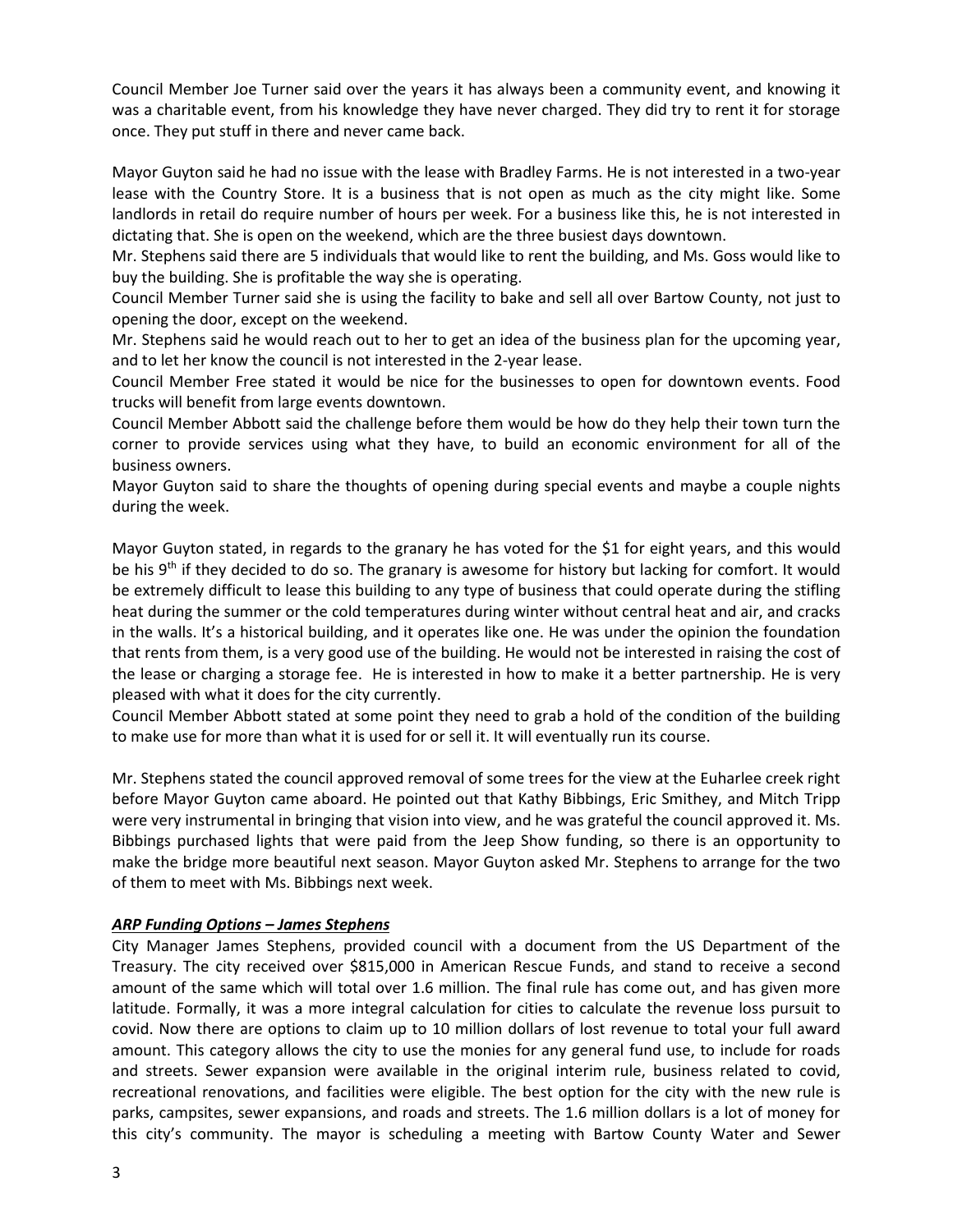Department to discuss some options for sewer expansion. He is excited and hopes the council decides to use a significant amount at Osborne Park. If they choose not to, SPLOST monies is available to move forward with Osborne Park. The second allotment of monies will be available in a year and it has to be committed for eligible uses in 4-years. He responded to Council Member Abbott, building renovations would be eligible under the lost revenue rule. Predominately, they would use SPLOST funds for those items. He would still consider first Frankie Harris Park, Osborne and sewer expansion and once they get those numbers in, they would know what monies were available for roads and streets. The final ruling makes the city's life easier, and clearer.

### *Request for Design Proposal for Osborne and FHP – James Stephens*

City Manager James Stephens stated they have two documents that are proposed advertisements to take sealed bids. Currently, the bids are worded to be received on the same date. In discussion with the mayor prior to the meeting, it may prudent, to have Frankie Harris Park for additional campsites including full hook-ups, and an alternate for not full hook-ups, and to move on it first because if approved, it is more time sensitive than Osborne Park. He would change the dates the bids would come in. The proposal for Frankie Harris is for engineering and design work for 15 additional sites for full hookups. The 11 sites they already have, are not full hook-ups. The bid is also asking for a construction estimate.

Council Member Joe Turner said he thought they were going to see how the 11 rented before adding additional sites. Mr. Stephens said that was last years' plan, and prepared to stay the course. It is a work session presented for discussion.

Council Member Turner said he was surprised the way the campsites were put in at the park. His original understanding, was they would go around the outside of the fence and not in the middle of all the traffic. He asked where they would put the 15 additional sites.

Mr. Stephens said he didn't follow Council Member Turner's statement; what he thought and where they are. The sites are on the right side of the campground, 4 of them are not.

Council Member Turner said he made the motion, but meant for them to go around the edge of the park against the fence-line leaving the middle clear. He didn't see the design before the work started. He does not understand where they will put more sites without interfering with the fall festival and the POW WOW.

Mr. Stephens stated, if they move forward, the sites will be all over the 11 acres at Frankie Harris Park. He apologized for the 4 sites on the left side of the entrance to the road. He thought the council received a sketch. This is a work session, and they have not rented the first site, but they did have a camper.

Council Member Greg Free said he understood they were waiting on the reservations site to be up and running in order to start taking reservations for the 11 sites already there. Mr. Stephens said that was correct. Ms. Lucas predominately had it completed, but is currently on maternity leave. He has not finalized the preparations for the dump station because of the discussion about expanding the 15 more sites. If they were going to be full hook-ups, it would change the need and the location for the dump station. If they put the dump station in, they could start renting the 11 sites soon. He does not recommend renting during construction.

Mayor Craig Guyton asked if the additional 15 sites would change Frankie Harris Park completely, and if they would be able to hold events there. Mr. Stephens said, they could still hold the fall festival there. The electrical hook-ups would be an enhancement of what already exist. Mr. Stephens about the POW WOW, he wasn't sure where any relics are, but believes it would still be enhanced. Council Member David Duncan said the relics are in the center of the circle. Council Member Greg Free asked who verified where they were. Council Member Duncan said John Montgomery and Joey Pierce. Council